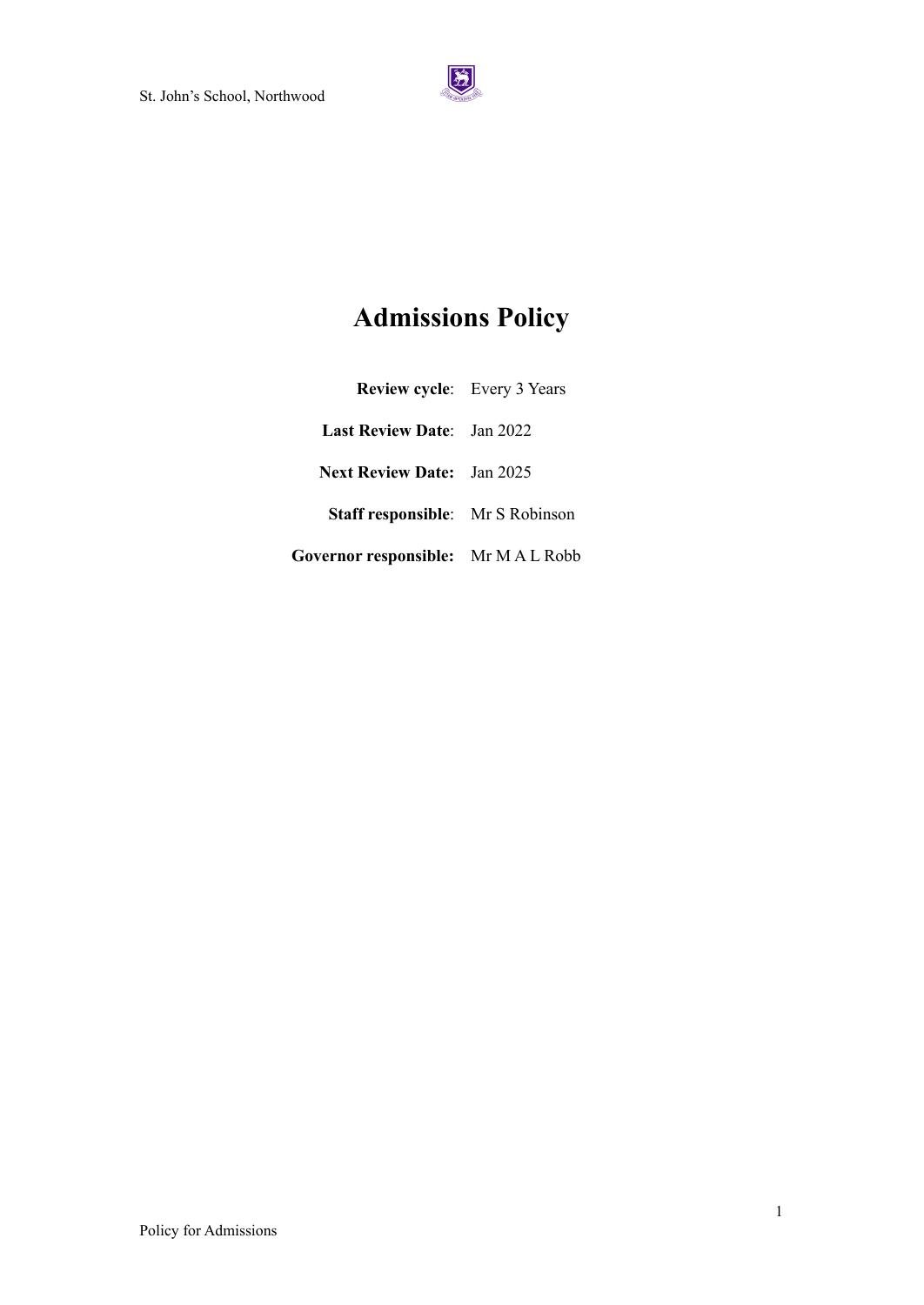

## **POLICY FOR ADMISSIONS**

# **This policy applies to entry points including the EYFS**

## **Statement**

St. John's Admissions Policy does not permit religion or belief, race, ethnic origin, linguistic background, sexual orientation, gender reassignment, special educational needs or disability (Equalities Act 2010) to be used as criteria for admission, unless the nature of the disability is such that a child would not thrive within the environment and programme that St. John's offers.

## **Aims**

- To give parents and children as much information as possible about St. John's and the education the School provides
- To do our best to make sure that any child starting at St. John's settles in quickly and happily
- To begin forming a partnership with parents

#### **Procedures**

## *Initial Enquiry*

When an initial enquiry is made, details of the child's name, address and date of birth are taken. Information about the School is available on the website, including the School Prospectus. The parents are offered an opportunity to be shown around the School either individually by the Headmaster or to visit the School on an Open Morning.

#### *Registration*

To register a child formally, the registration form must be filled out online and a non-returnable registration fee paid in advance. At this stage if parents declare any special educational or medical need or disability the School will make reasonable adjustments for the admissions tests.

#### *Allocation of Places*

There are three main entry points to the School. We aim to admit twenty boys into our Nursery (EYFS) at the beginning of each Autumn term following their third birthday. Similarly, we recruit approximately twenty boys into our Reception Classes (EYFS) at the beginning of the Autumn term following their fourth birthday. The precise numbers vary from year to year; we aim to have approximately twenty in each class in the EYFS. Our third entry point is at 7+; we admit approximately six boys into our Year 3 each year. The precise number varies depending on the numbers moving up from the Pre-Prep. We aim to have a class size of maximum twenty-two in Year 3.

## *Sibling Policy*

As the school appreciates the difficulty for families with children in a number of different schools, priority is given to siblings of existing pupils provided that St John's is the appropriate environment for each individual child to thrive. It is important to note that the sibling policy applies from Reception onwards.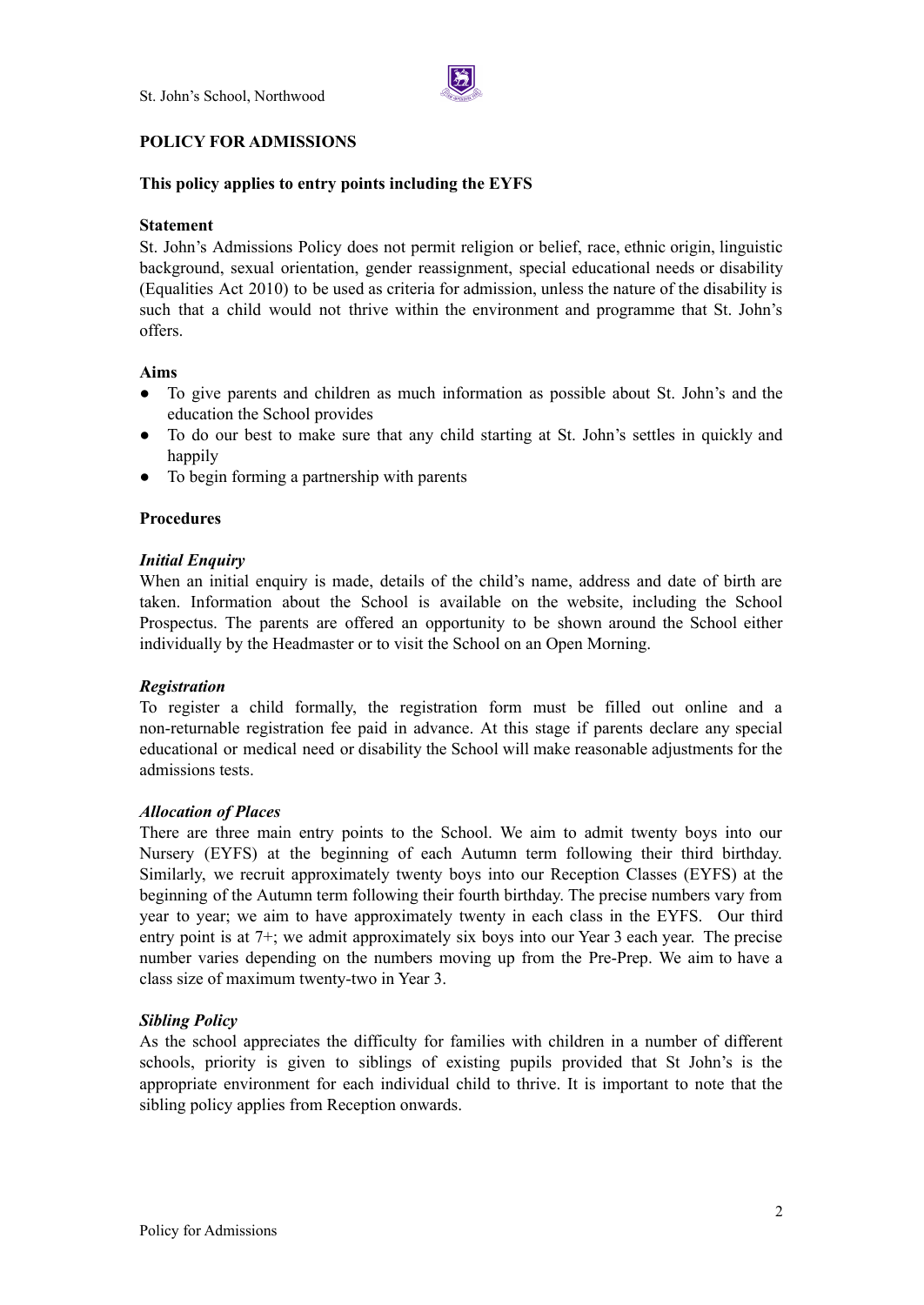St. John's School, Northwood



## *Special Educational Needs and Disability arrangements*

The school welcomes all children. The admission arrangements for all pupils are in accordance with national legislation, including the Equality Act 2010. This means any level of SEN, including those with Education, Health and Care Plans and those without. If our school is named on an EHC plan, then we will endeavour to provide it appropriately for the child concerned. Children with physical needs may need extra facilities such as ramps, special toilet facilities, or extra adult support. Such provision would be undertaken in conjunction with the Trust, and admission is subject to there being sufficient funding to meet the child's needs.

## **Assessment of prospective pupils**

The 3+ assessments are conducted by the Head of Lower School and the team consisting of the lead Nursery Nurse and two assistants. Prospective pupils are seen in groups of around eight with their parents. The groups are based on their dates of birth, e.g., September birthdays together. Each session lasts approximately one hour; we assess language, social skills, and enthusiasm and interest levels. As the children are so young, we explain to all prospective parents that no child fails at this age but, as we have excess demand, we have to sift the entry to the best of our ability.

At 4+ the boys are assessed in groups of around ten, without their parents. Each assessment takes approximately one hour; the groups are based on their dates of birth. The whole Pre-Prep teaching staff are present and each assesses a particular area, i.e. communication, language and social skills. Each pupil is graded at the end of each session. Once again, we make clear to parents that no child has failed at this age, but because of excess demand we can only offer places to those who have performed best at our assessment. We request reports from the boys' nurseries in advance of our assessments.

At 7+ the candidates have to sit written examinations in English (a comprehension and a story) and in Mathematics. Each boy has a general interview with the Headmaster. Full reports are requested from the boys' Pre-Prep or Primary Schools beforehand.

From September 2023 entry our 3+ assessments will take place in January, 4+ assessments in October and 7+ assessments occur at the end of November.

The three main Northwood Boys' Preparatory Schools operate a concordat arrangement at 3+, 4+ and 7+ entry. This means that we dovetail our assessment dates and send out our offers and expect acceptances on the same dates each year.

#### **Chance Vacancies**

If a vacancy occurs in any year group we will review our waiting list and assess any prospective pupils looking for a place. These assessments will be age appropriate and will take place individually or in small groups. Up to and including Year 4, the Head of Lower School or a deputy will conduct such assessments. For older pupils the Head of Mathematics and Head of English set relevant papers. The Deputy Head (Academic or Pastoral) interviews pupils and the Head of Assessment coordinates the process. Every year some boys will leave at the end of Year 6. The boys move on to the local State Schools or other Independent Schools. We do not have an  $11+$  entry but in most years a number of prospective pupils apply for places. We look at their Mathematics and English and obtain a report from their current schools and offer places accordingly.